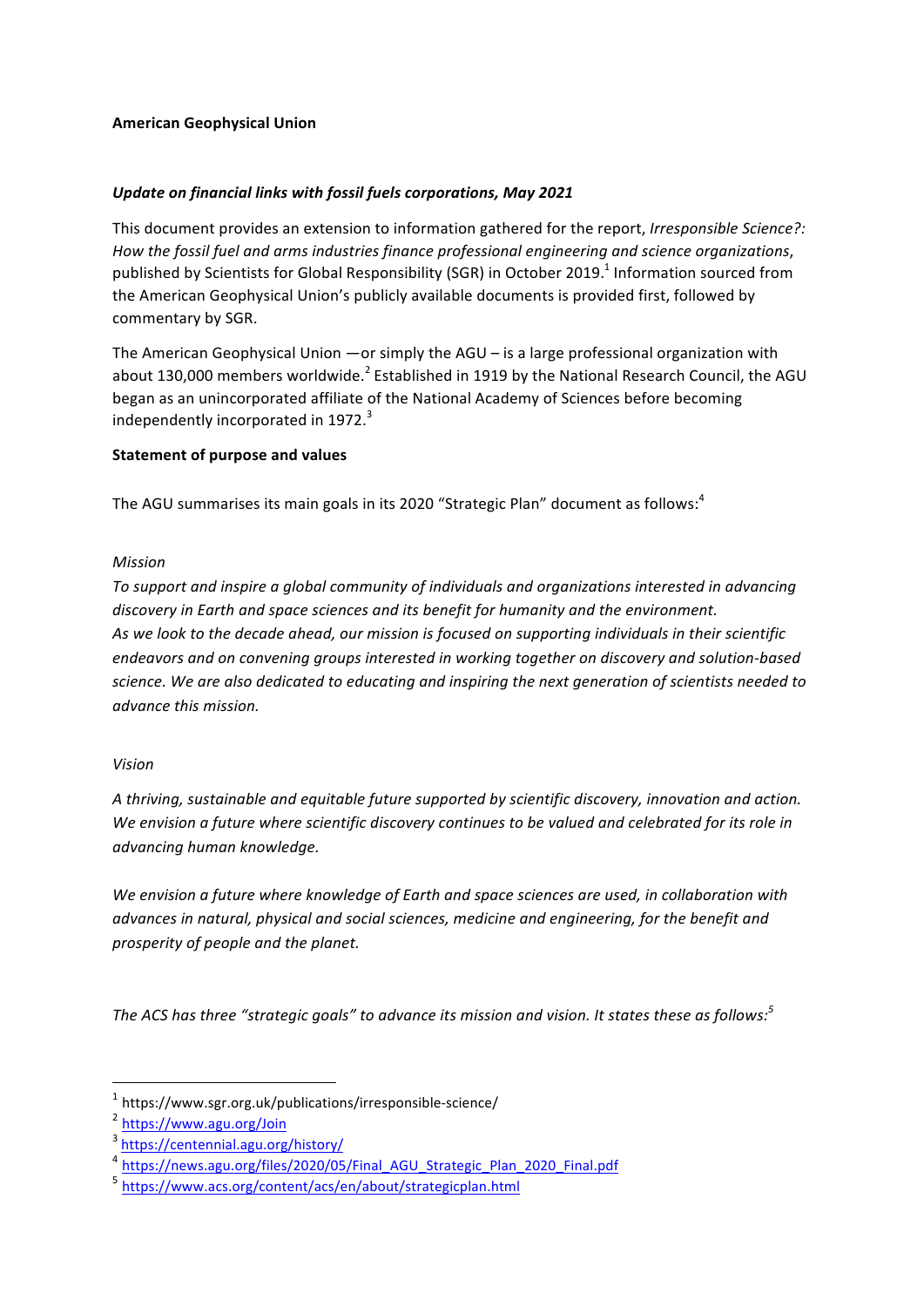# *Goal 1*

*Catalyze discovery and solutions to scientific and societal challenges.*

*Goal 2*

*Promote and exemplify an inclusive scientific culture.* 

*Goal 3*

Partner broadly with other organizations and sectors to effectively address scientific and societal *challenges.*

# **Investments and investment policy**

According to tax return information obtained via ProPublica, in December 2019 the AGU held \$48.2m in alternative investment funds and \$72.4m in publicly traded securities.<sup>6</sup> Without further information, these alternative investment funds may have included fossil fuel companies either in private equity funds or hedge funds.

SGR contacted AGU Executive Director, Randy Fiser, in August 2021, On 06/01/22, Fiser informed SGR that the AGU had, since being contacted, carried out an internal audit that resulted in the following:

"AGU's strategic plan<sup>7</sup>, released in 2020, is focused on taking our science from discovery to useable *science. Specifically, our three strategic goals are:*

- *· Catalyze discovery and solutions to scientific and societal challenges*
- *Promote and exemplify an inclusive scientific culture*

Partner broadly with other organizations and sectors to effectively address scientific and *societal challenges*

*Consistent with this strategic plan, AGU's Investment Policy Statement*<sup>8</sup> *states: "Based on a desire to align* the long-term investments with the mission of the organization, AGU will emphasize Mission *Related Investments (MRI) that include the following characteristics: Environmental, Social and* Governance (ESG) integration; transparency; and women and minority-owned or managed *investments.* AGU supports the practice of integrating ESG factors with other conventional financial analytical tools as part of the investment decision-making process. The integration of this approach is designed to improve long-term, risk-adjusted returns of the portfolio. Further, AGU will consider *thematic investments that are additive to the overall risk and return profile of the long-term* investments and align with AGU's mission. AGU will also seek to invest with investment firms that are *women and minority owned/managed and that provide high levels of transparency.* AGU

<sup>8</sup> https://www.agu.org/-

<sup>6</sup> https://projects.propublica.org/nonprofits/display\_990/520955532/02\_2021\_prefixes\_47- 52%2F520955532\_201912\_990\_2021022417754700?\_\_cf\_chl\_jschl\_tk\_\_=pmd\_c217ef2769f4fac77bfc2f6196e 52a4e0aeaa517-1627983965-0-gqNtZGzNAo2jcnBszQo6

<sup>7</sup> https://www.acs.org/content/acs/en/about/strategicplan.html

<sup>/</sup>media/Files/AGU\_Investment\_Policy\_Nov\_2021.pdf?la=en&hash=11C8C019968A091D2B50D24A323F1A9F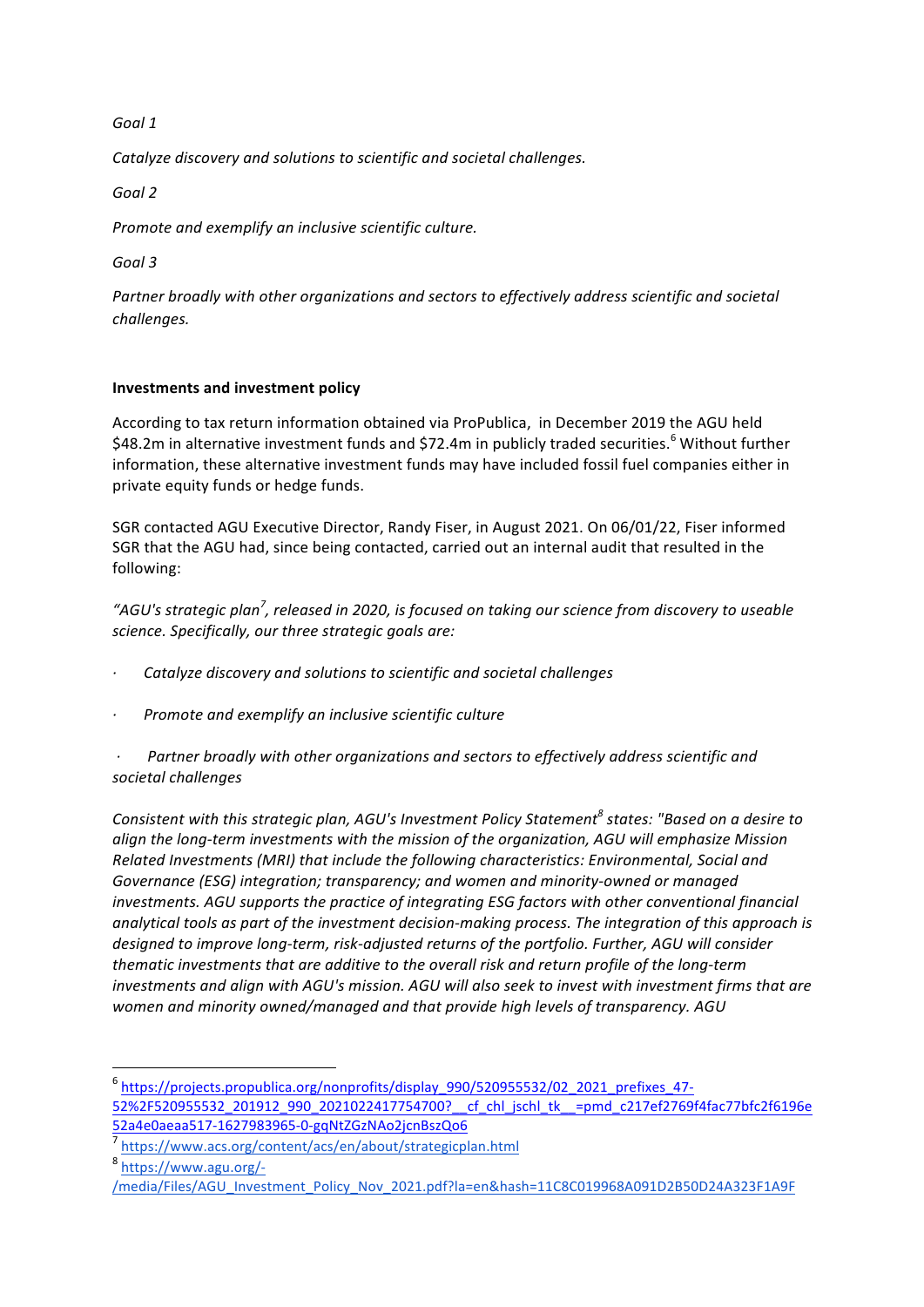recognizes that not all investments will have the desired MRI characteristics; however, AGU will endeavor to exhibit annual progress, as measured by the MRI dashboard."

As a result of this investment policy, AGU is proud to have 14% of its asset managers in women and *minority-owned firms, which is high relative to the available market. We continue to work with our investment firm to identify additional opportunities for investment in this arena.* 

Also as a result of this policy, AGU has no direct investments in fossil fuels. However, a recent audit of *AGU's portfolio showed that approximately five percent of our holdings are invested in fossil fuels through our mutual fund accounts.*

To better alian with our new strategic plan, which places a strong focus on a sustainable future, and to strengthen our commitment to mission-related investments, the AGU Board of Directors voted to entirely divest AGU's portfolio of fossil fuels, starting October 2021. We recently announced this decision in a From the Prow post.<sup>9</sup>

As a sign of further alignment with our vision, mission and values, AGU's Board of Directors recently asked the AGU Finance and Investment Committee to chart a path toward net carbon neutrality for *all AGU's investments.*

AGU believes that in order to address our global climate crisis, we must bring everyone to the table. As such, we are willing and eager to work with anyone committed to being better stewards of our planet and strong advocates for environmental justice. We will continue to invite and include new voices that contribute to our goal of creating a healthy environment.

AGU's Investment Policy Statement, mission, values, vision and strategic plan align with Scientists for Global Responsibility's (SGR) mission and vision. We have committed to specific actions to eliminate systemic racism and foster an inclusive culture. We have programs that focus on training DEI leaders to bring change at their institutions throughout the Earth and space sciences and in STEM to advance *discovery* in Earth and space sciences and its benefit for humanity and the environment.

We are grateful, inspired and hopeful by the continued commitment and passion that our community has for these goals."

While the AGU's response above is an encouraging indicator of the organization's commitment to divest from fossil fuels, its investment policy of November 2021 does not appear to explicitly exclude investment in fossil fuels.<sup>10</sup>

The announcement regarding divestment also states that the AGU will chart a path toward net carbon neutrality for all AGU's investments. SGR has not been able to find further information regarding what this means.

#### **Transparency**

The AGU does not disclose the companies in which it holds any of its \$120.6m in investments, giving it zero transparency. As indicated above, however, the AGU has stated that it started to divest fully from fossil fuels in October 2021

<sup>9</sup> https://fromtheprow.agu.org/agu-announces-change-in-investment-strategy/

<sup>10</sup> https://www.agu.org/-

<sup>/</sup>media/Files/AGU\_Investment\_Policy\_Nov\_2021.pdf?la=en&hash=11C8C019968A091D2B50D24A323F1A9F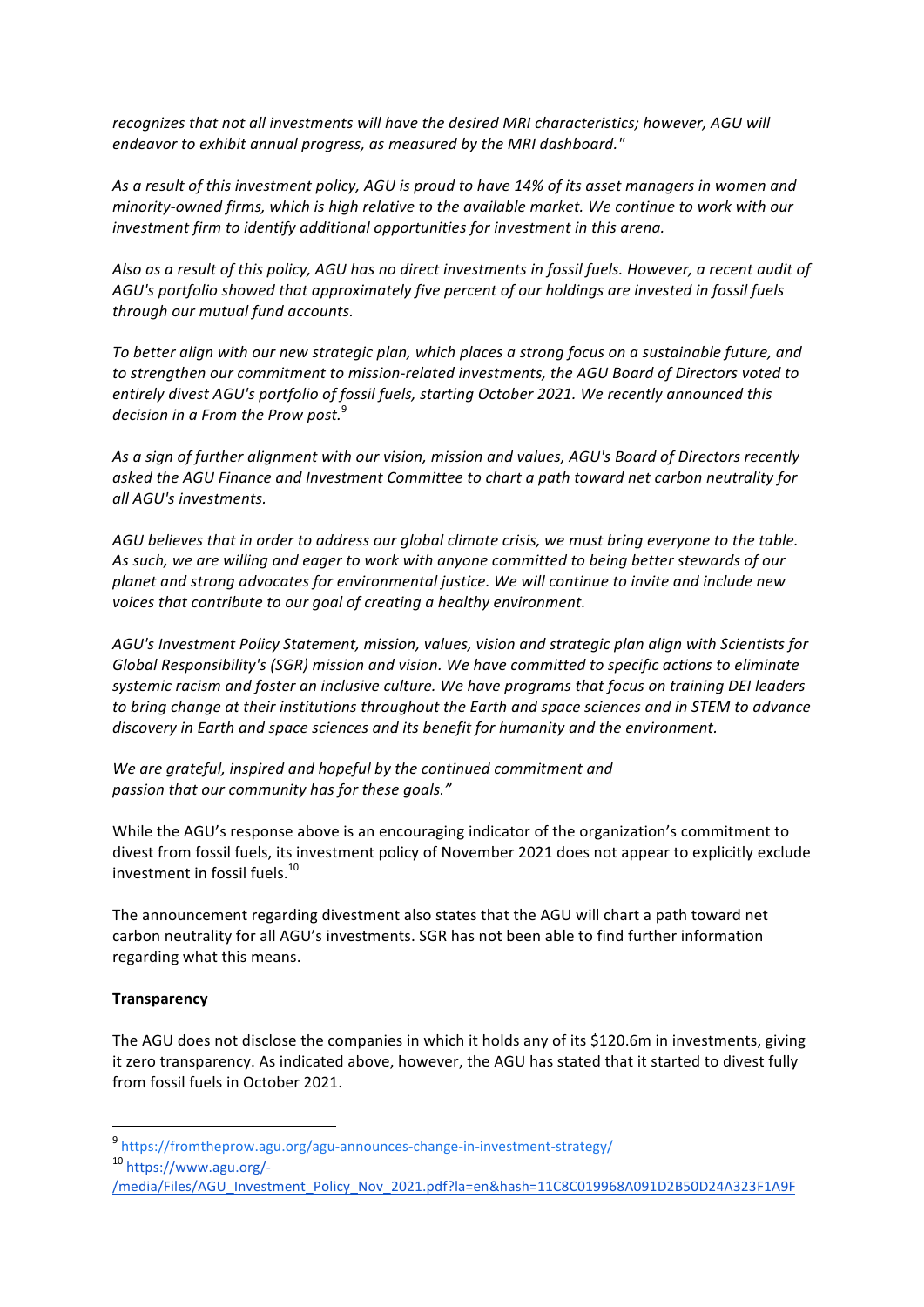### **Corporate Patrons**

The AGU's Organizational Support Policy states that partner organizations will only be worked with providing they reflect the AGU's mission of "science for the benefit of humanity" along with the "highest standards of scientific integrity and ethical conduct".<sup>11</sup> While Chevron had previously been a sponsor of the AGU, the organization has now divested from fossil fuel companies in accordance with its Organizational Support Policy.<sup>12</sup>

### **Education programmes and grants**

The AGU does not appear to be accepting corporate sponsorship for its education programmes and grants. 

### **Events sponsorship**

The AGU's 2019 Fall Meeting was sponsored by Chevron.<sup>13</sup> The 2020 Fall Meeting was held online and did not list any sponsors. The 2021 Fall Meeting was not sponsored by any fossil fuel companies; it was, however, sponsored by two arms companies-Ball Technologies and Lockheed Martin.

In the past, the AGU has had its Fall Meeting sponsored by ExxonMobil, with the organization's board voting twice, once in April 2016 and a second time in September 2016 to keep the company as a sponsor despite coming under extensive scrutiny from the scientific community and the public more broadly.<sup>14</sup> There was extensive scrutiny of these decisions from hundreds of AGU members and thousands of outside researchers and activists, with over 56,000 people signing multiple petitions calling on AGU to stop accepting funding from Exxon. This response also included letters from advocacy group, the Union of Concerned Scientists, and two members of Congress: Sen. Sheldon Whitehouse (D-R.I.) and Rep. Ted Lieu (D-Calif.).

At the time of the AGU's support for ExxonMobil in 2016, the fossil fuel giant had been exposed as spreading public doubt and disinformation about climate science despite being aware of the science as early as  $1977.<sup>15,16</sup>$ 

The AGU received over \$620,000 from ExxonMobil between 2001 and 2015.<sup>17</sup> This long history of sponsorship was brought to an end by ExxonMobil rather than the AGU.<sup>18</sup>

Despite this past of sponsorship by fossil fuel companies for AGU events, the organization's financial divestment from such companies indicates that it will no longer seek sponsorship from this sector.

<sup>11</sup> https://www.agu.org/-/media/Files/AGU\_Organizational\_Support\_Policy\_Updated\_June\_2020.pdf

<sup>12</sup> https://www.agu.org/Fall-Meeting-2019/Pages/Thank-you-sponsors

<sup>13</sup> https://www.agu.org/Fall-Meeting-2019/Pages/Thank-you-sponsors

<sup>14</sup> https://fromtheprow.agu.org/agu-board-votes-continue-relationship-exxonmobil-accept-sponsorshipsupport/; https://fromtheprow.agu.org/update-agu-board-maintains-decision-regarding-exxonmobil/

<sup>15</sup> https://www.scientificamerican.com/article/exxon-knew-about-climate-change-almost-40-years-ago/

<sup>&</sup>lt;sup>16</sup> https://s3.documentcloud.org/documents/2803702/AGU-Report-Final-20160325.pdf, p.16.

<sup>17</sup> https://insideclimatenews.org/news/25092016/american-geophysical-union-agu-exxon-funding-climatechange-denial-investigation/

<sup>18</sup> https://fromtheprow.agu.org/update-agu-board-maintains-decision-regarding-exxonmobil/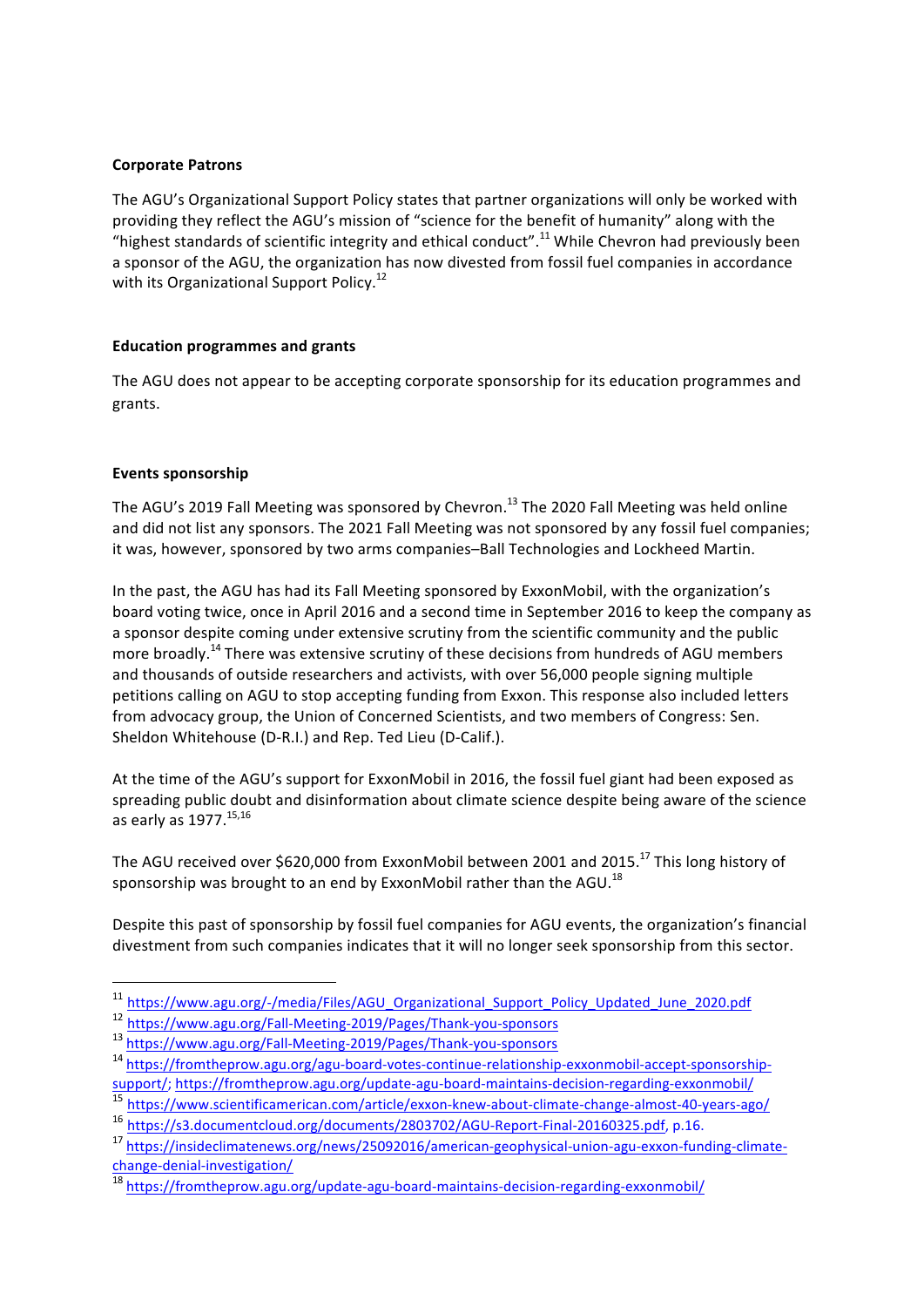## **Environmental policy**

While the AGU has made it clear that it is transitioning to net zero energy through a renovation of its buildings, no target dates can be found for the 'Building AGU' project.<sup>19</sup>

### **Other relevant information**

In the AGU's Scientific Integrity and Ethics Policy, its leadership affirms 'the international principle that the free, open, and responsible practice of science is fundamental to scientific advancement and human and environmental well-being.'20

The AGU has put together a concise fact sheet on climate change, which includes the statements that "energy production and consumption, specifically the burning of fossil fuels, are the largest sources of greenhouse gas emissions in the world" and "the American Geophysical Union and its network of Earth and space scientists are committed to studying climate change, its impacts, and opportunities for improvement".<sup>21</sup>

Within the AGU's annual ethics report, the mission of the organization's 'Thriving Earth Exchange' programme is described as 'to strengthen and enhance collaboration among communities, scientists and partner organizations so all communities can build healthy, resilient, thriving, just and ecologically responsible futures. $122$ 

This commitment to ethical partnerships and sponsorships is also emphasised in the AGU's 'Organizational Support Policy'.

#### **SGR** comments

As a result of an internal audit carried out following SGR contacting the AGU, the organization has now committed to fully divest from fossil fuels; the following concerns therefore relate to the AGU's current level of transparency and its previous ties to the fossil fuel industry:

# *Transparency*

The AGU has very low transparency on its company investments, with there being no public information available on where the \$120.6m highlighted in the company's 990 form for 2019 is held. It is, therefore, impossible to ascertain the progress of the AGU's divestment process

Without full transparency regarding the AGU's investments or the public availability of an AGU investment policy that explicitly excludes investments in fossil fuels, it is impossible to ascertain the AGU's progress with respect to divestment or to rule out that the AGU will recommence investing in fossil fuels in the future. Within the AGU's Strategic Plan for 2020, the company states that its

<sup>19</sup> https://www.agu.org/Learn-About-AGU/About-AGU/About-AGU-Tabs/What-we-do/AGU-Sustainability

<sup>20</sup> https://www.agu.org/-/media/Files/Learn-About-

AGU/AGU\_Scientific\_Integrity\_and\_Professional\_Ethics\_Policy\_document.pdf

<sup>&</sup>lt;sup>21</sup> https://www.agu.org/Share-and-Advocate/Share/Policymakers/Position-Statements/Fact-Sheet-Climatechange

<sup>22</sup> https://www.agu.org/-/media/Files/Learn-About-AGU/AGU\_Annual\_Ethics\_Report\_2020.pdf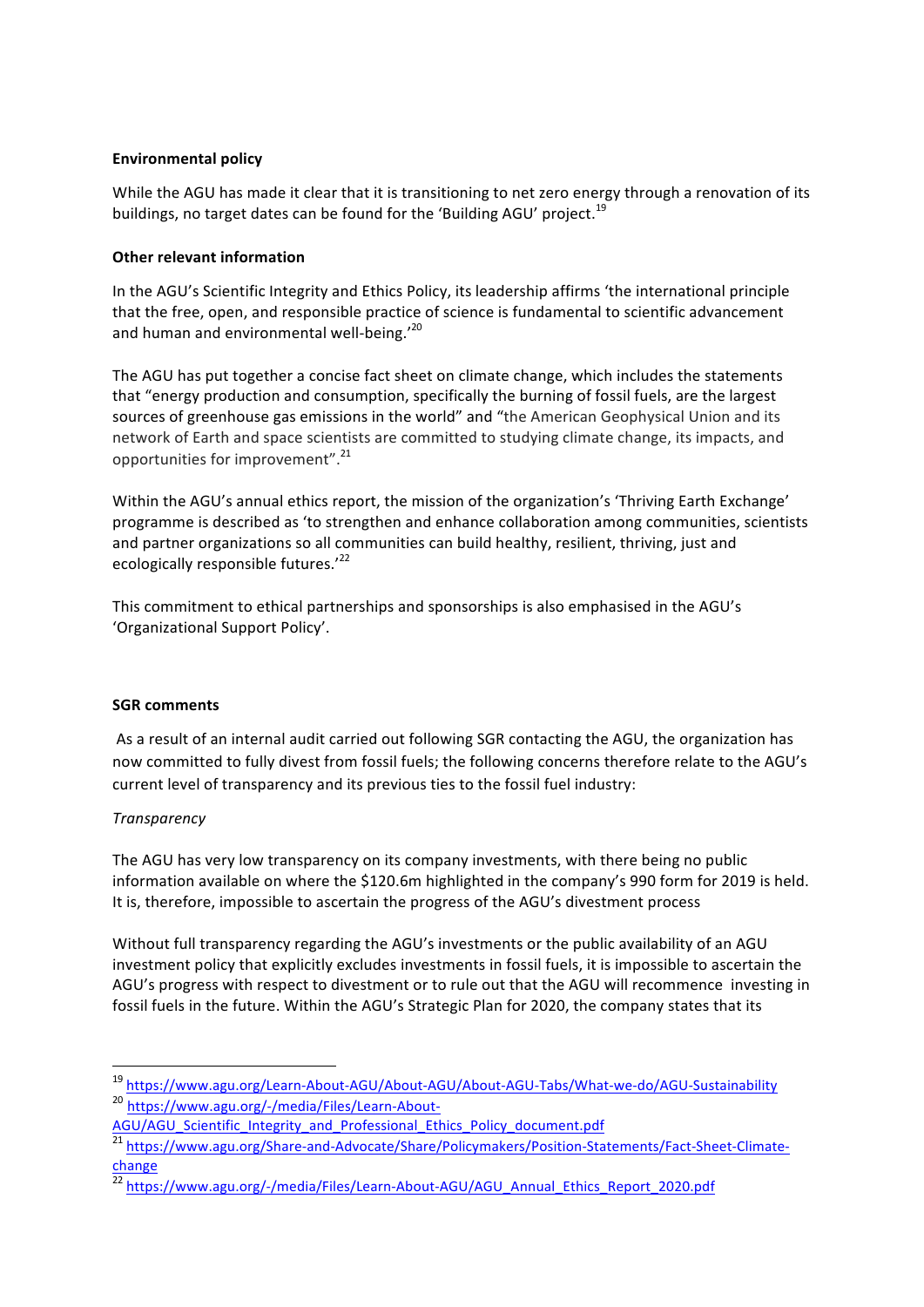"activities are underpinned by ethical conduct, transparency and professionalism". Despite this claim, there is a marked absence of financial transparency.

As a reminder, SGR has concerns about investments in and financial ties to fossil fuel companies by professional science and engineering organizations for these reasons:

- Professional science and engineering organizations have considerable influence with politicians and the public and it's crucial that they put in place robust science-based targets and plans that are compatible with the goals of the Paris Agreement - and end lobbying behaviour that could undermine it:
- As the UK Health Alliance on Climate Change puts it, "engaging with companies whose business model relies on fuel extraction is of limited use—only divestment will stop extraction".<sup>23</sup> Worldwide, according to the Alliance, over 1,000 organizations with £7 trillion assets have committed to divesting from fossil fuels and instead investing in climate solutions.<sup>24</sup> Research indicates that divestment reduces the price of fossil fuel shares. According to a team at the University of Waterloo in Canada, "lower share prices increase the costs of capital for the fossil fuel industry, which in turn decreases their ability to explore new resources and exploit proven resources".<sup>25</sup> The greater the likelihood of these fossil fuel resources staying in the ground, the more likely we are to meet the international climate change targets agreed under the Paris Agreement in order to prevent potentially catastrophic climate change;
- In order to keep to the below 2<sup>°</sup> $\alpha$ arget, only one-fifth of known fossil fuel reserves can be burned, putting these assets at risk of becoming stranded. The fraction is even smaller when considering how to meet the  $1.5^{\circ}$ Carget. According to the UK Health Alliance on Climate Change, fossil fuels are an increasingly risky investment and fossil fuel free indexes equalled or outperformed unsustainable alternatives for 5-10 years. "Divestment announcements by prominent investors signal financial risks to the market, which in turn depress share prices," say the University of Waterloo researchers. "Therefore, divestment announcements can have a measurable impact on the fossil fuel industry." Shell said in 2018 that divestment had become a material risk to its business.<sup>26</sup> In 2020 fund manager CCLA, which invests on behalf of charities including Church of England dioceses, dropped its investments in oil giants Shell and Total for financial reasons.<sup>27</sup> On January 27<sup>th</sup> 2021, ratings agency S&P warned 13 oil and gas companies, including Royal Dutch Shell and Total, that it is considering downgrading their credit ratings. The agency has increased its risk rating for the oil and gas sector as a whole from "intermediate" to "moderately high" because of the move away from fossil fuels, poor profitability and volatile prices, according to news reports.<sup>28</sup> There are also signs that oil companies may struggle to recruit employees with the skills they need.<sup>29</sup>

<sup>23</sup> http://ukhealthalliance.org/divestment

<sup>&</sup>lt;sup>24</sup> https://www.divestinvest.org/11-trillion-counting-divestinvest/

<sup>25</sup> https://theconversation.com/how-divesting-of-fossil-fuels-could-help-save-the-planet-88147

<sup>&</sup>lt;sup>26</sup> https://www.theguardian.com/commentisfree/2019/oct/13/divestment-bank-european-investment-fossilfuels

<sup>&</sup>lt;sup>27</sup> https://www.divestinvest.org/church-of-england-fund-drops-remaining-fossil-fuel-investments/

<sup>28</sup> https://www.theguardian.com/business/2021/jan/27/rating-agency-sp-warns-13-oil-and-gas-companiesthey

 $\frac{29}{29}$  https://www.ft.com/content/3b53f1bd-4625-4733-afb9-af4301257506